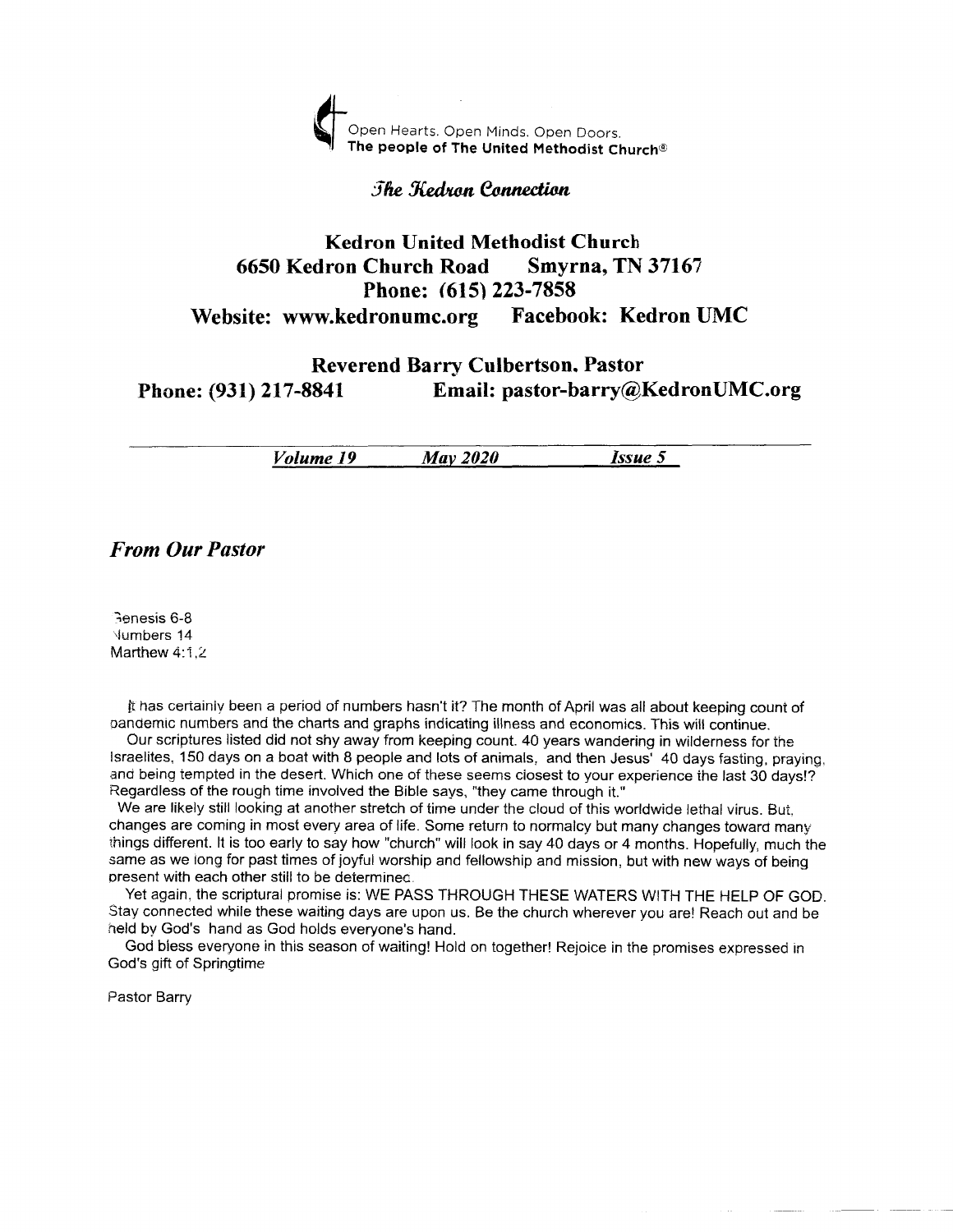### From Our Bishop

<sup>1</sup>. the most compassionate and caring approach for our return to public worship should ilways consider those who are most vulnerable among us. ... I have determined it is in the best interest of our churches and faith communities for public worship and congregational gatherings to remain suspended through May 31." Bishop McAlillv

## Information from Pastor Barry

\* As public safety concerns continue our worship will be primarily on-line in May. We do hope to "live stream" or pre-record some worship services from our sanctuary if the technology can be arranged. Watch for updates.

 $+$  Take note of various food bank collection centers in our community as needs continue. As you begin to emerge "outside" once again consider dropping off a bag of groceries during May. If I or other church members can assist you in this, please contact me and I will arrange for pickup and distribution of your food gifts to the various food banrs.

<sup>+</sup> Our participation in Project Transformation, the summer reading and activity program, during June/July will take on a different look through collecting food and activity baskets for children. Details to follow and be in prayer as the team and partner churches plan for a meaningful summer with children in need of reading and community support.

<sup>+</sup> Remember our Tennessee Annual Conference has been rescheduled to September 18 and 19 at Brentwood UMC.

\* <sup>I</sup>have been collecting lists of books and/or movies. TV shows or series. or other religious services you have listened to or watched. I will share these with the congregations as you share them with me. I have watched old Westerns. as well as old Steve Martin and James Bond movies. and old TV series eg Frazier and Columbo. I have been re-reading the book of Acts. a wonderful look at a church growing in the diverse culture of the first century. Also the Book of Revelation is being read more for the symbolic images and message of hope than for looking just for End Time timelines. I am also re-reading Bro. Perry's autobiography Wandering Star. I have also watched some religious programming eg old Billy Graham crusades, World Outreach Church, EWTN (Catholic) and numerous services by other Stones River District Methodist colleagues finding their way with on-line worship and devotionals. I also discovered that Oral Roberts' son Richard still has a TV program.

Please share as you can with what's been helpful and enjoyable in print and on TV to you during these "stay at home" days!

#### Happy Birthday to:

| Rev. Travis Perry | May 8  |
|-------------------|--------|
| Lynne Lee         | May 12 |
| Fay Fraley        | May 19 |
| Wayne Lee         | May 20 |
| Teresa Palmer     | May 22 |
| Jeanne Neville    | May 27 |
| Linda Lee         | May 30 |
| Doug Rouse        | May 31 |
|                   |        |

#### Happy Anniversary to: Marc and Kristy Fraley May 30

## Congratulations Graduates :

Jayden Fraley Cheatham County High School Micayla Hickman Stewarts Creek High School Coleman Stacey Middle TN Christian School